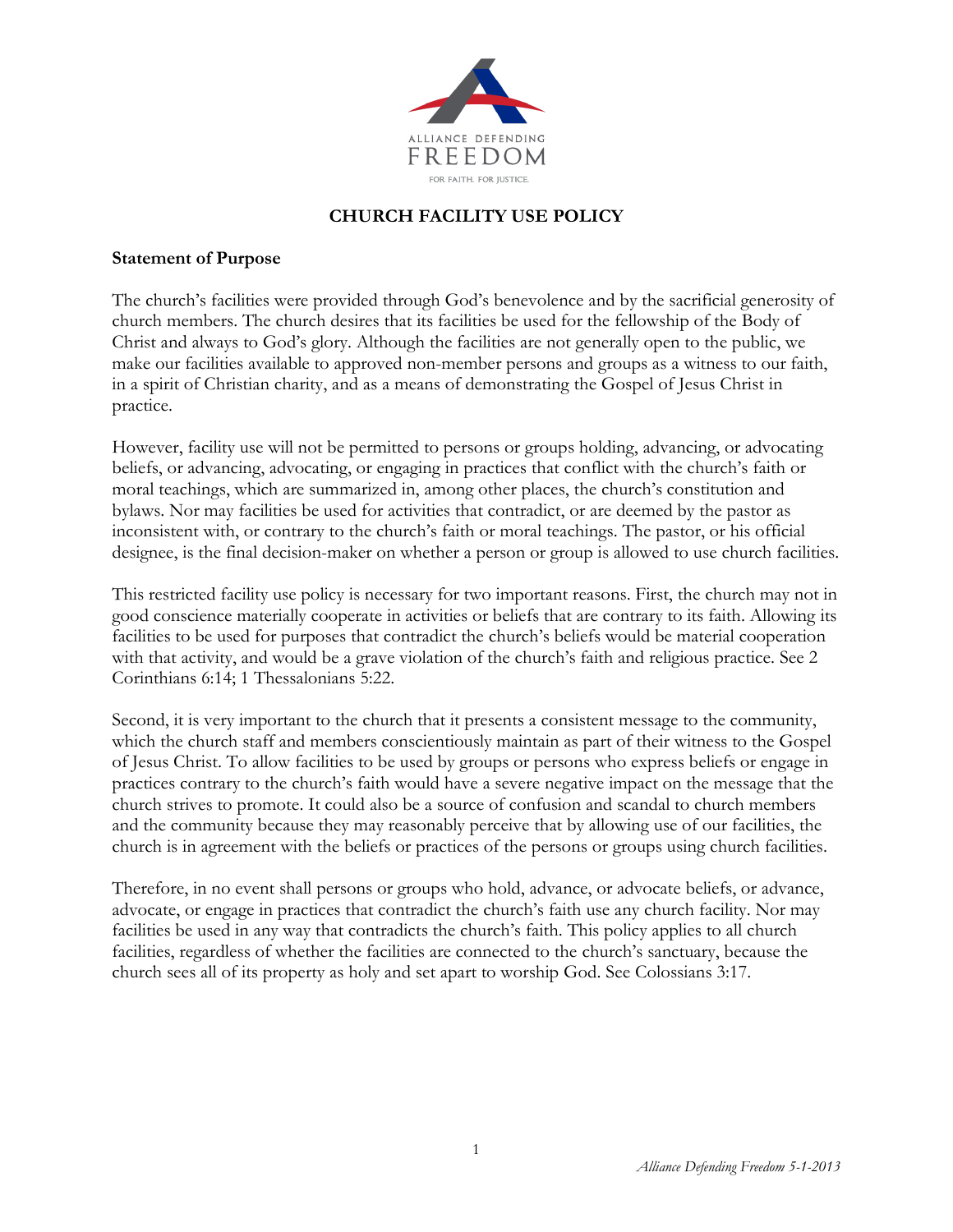

### **Approved Users and Priority of Use**

The pastor or official designee must approve all uses of church facilities. Priority shall generally be given to members of the church, their immediate families, and organized groups that are part of the ministry, organization, or sponsored activities of the church. Church facilities and equipment will be made available to non-members or outside groups meeting the following qualifications:

- 1. Groups or persons requesting facility use must affirm that their beliefs and practices and planned uses of the facilities are in harmony with the church's faith and practice.
- 2. The group or person seeking facility use must submit a signed "Church Facility Reservation Request and Agreement" form.
- 3. The group or person seeking facility use must be willing to take responsibility for the facilities and equipment used and must agree to abide by the church's rules of conduct for facility use, as stated below and as described in any additional instructions by church staff.

## **Facility Use Hours**

Facilities are available between the hours of \_\_\_\_\_\_\_\_\_ a.m. and \_\_\_\_\_\_\_\_\_ p.m. Use outside these hours may be approved by the pastor or official designee.

### **Scheduling Events**

Requests for facility use may be made to \_\_\_\_\_\_\_\_\_\_\_\_\_\_\_\_\_\_\_\_\_\_\_\_ [e.g., pastor, secretary, facilities use coordinator, etc.], by submitting the "Church Facility Reservation Request and Agreement" form. The event will be reserved and placed on the church calendar only when the pastor or official designee approves the use.

#### **Fees**

Use of church facilities is subject to a use and maintenance fee of \$\_\_\_\_\_\_\_\_\_\_\_\_\_\_ to pay for the upkeep of church facilities. Church members shall not be required to pay a fee for usage because maintenance of the facilities will be derived from member tithes and offerings.

[**Whether a church charges a fee for facility use is up to its discretion. But not charging a fee or charging below-market rates helps churches avoid being considered a public accommodation under local or state law. Public accommodations are generally subject to a variety of laws, including laws regarding non-discrimination. Because there is more risk of being considered a public accommodation when a church charges market rates for facility use, we advise either charging no fee (except for perhaps a cleaning or other incidental fee) or charging a below-market fee. In any event, the church may also wish to require a refundable security deposit to pay for any damages to the facilities]**.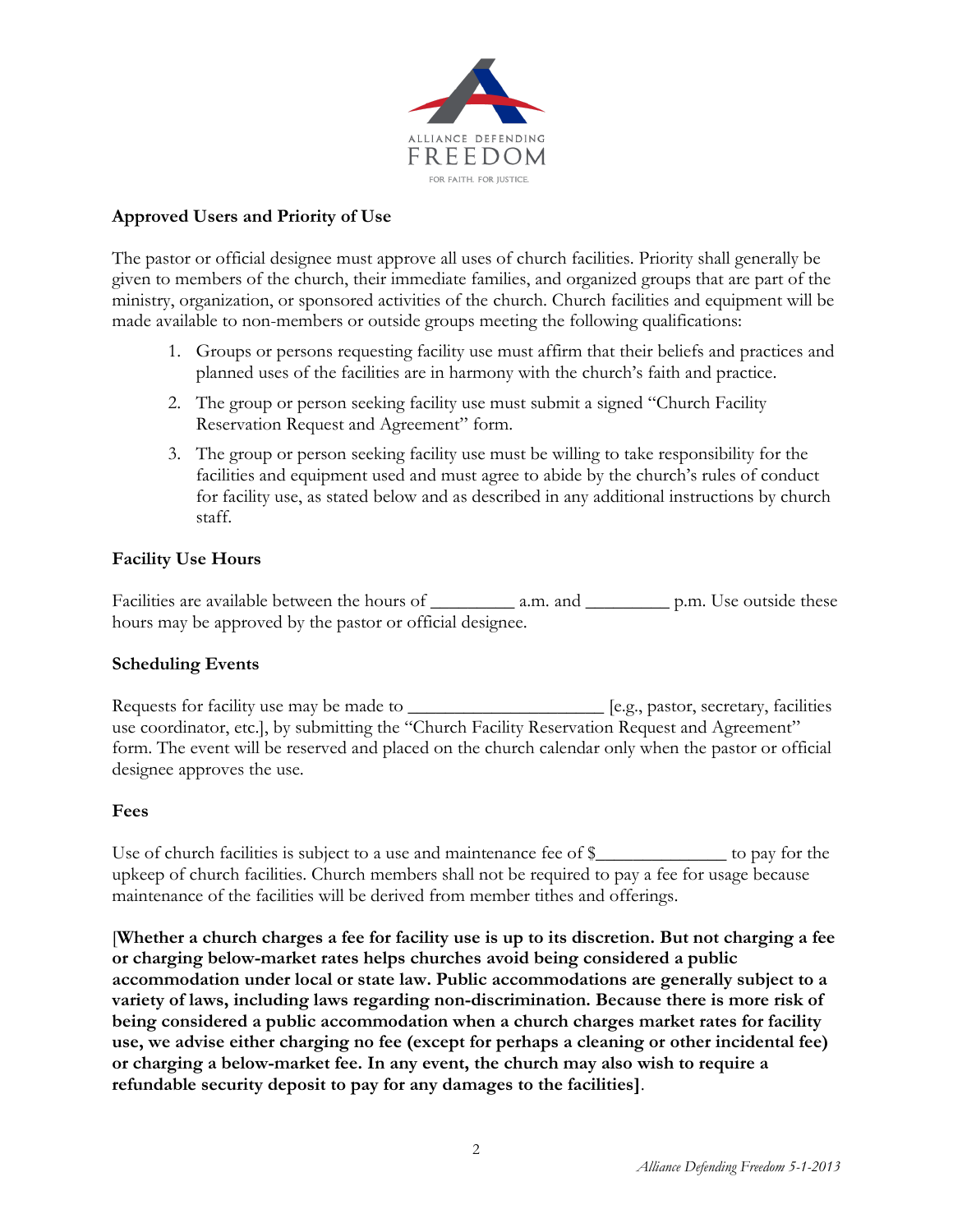

# **Facility Use Guidelines** [THESE AND OTHER OPTIONAL POLICIES TO BE DETERMINED BY THE CHURCH]

- 1. Alcohol Policy: No alcohol may be served in church facilities. **[Note: If a church allows alcohol, it should be aware that it is opening itself to additional liability, especially involving claims that could arise on the premises or from intoxicated drivers afterward. Banning alcohol is also more consistent with the limited-use policy of the church. But if alcohol is allowed in a banquet hall or other facilities, the church should note that serving alcohol to minors is prohibited, and that the group using the facilities must not allow open and unsupervised serving of alcohol at events in which minors are present.]**
- 2. Smoking Policy: [e.g., smoking in any indoor church facilities is prohibited.]
- 3. Groups are restricted to only those areas of the facility that the group has reserved.
- 4. Food and beverages in classrooms, worship space…. [e.g., not allowed, not allowed without lid, restricted to certain areas, etc.]
- 5. Church equipment, such as tables and chairs, must be returned to original placement, unless arranged otherwise prior to the event.
- 6. All lights must be turned off and doors locked upon departure.
- 7. Clean-up [address whether it is the responsibility of the group using the facility, and if so, what constitutes satisfactory clean-up. The church may also wish to include a clean-up fee].
- 8. Abusive or foul language, violent behavior, and drug or alcohol abuse are strictly prohibited while using church facilities. Any person exhibiting such behavior will be required to leave the premise.
- 9. Any person or group must sign the "Church Facility Reservation Request and Agreement" form prior to reservation of church facilities.

#### **Insurance**

For all non-church-sponsored events, the group or person using the facilities must obtain liability insurance coverage in the amount of at least \$\_\_\_\_\_\_\_\_\_\_\_\_\_\_\_\_\_\_\_\_\_. The user must also sign a "Facility Use and an Indemnity and Hold Harmless Agreement."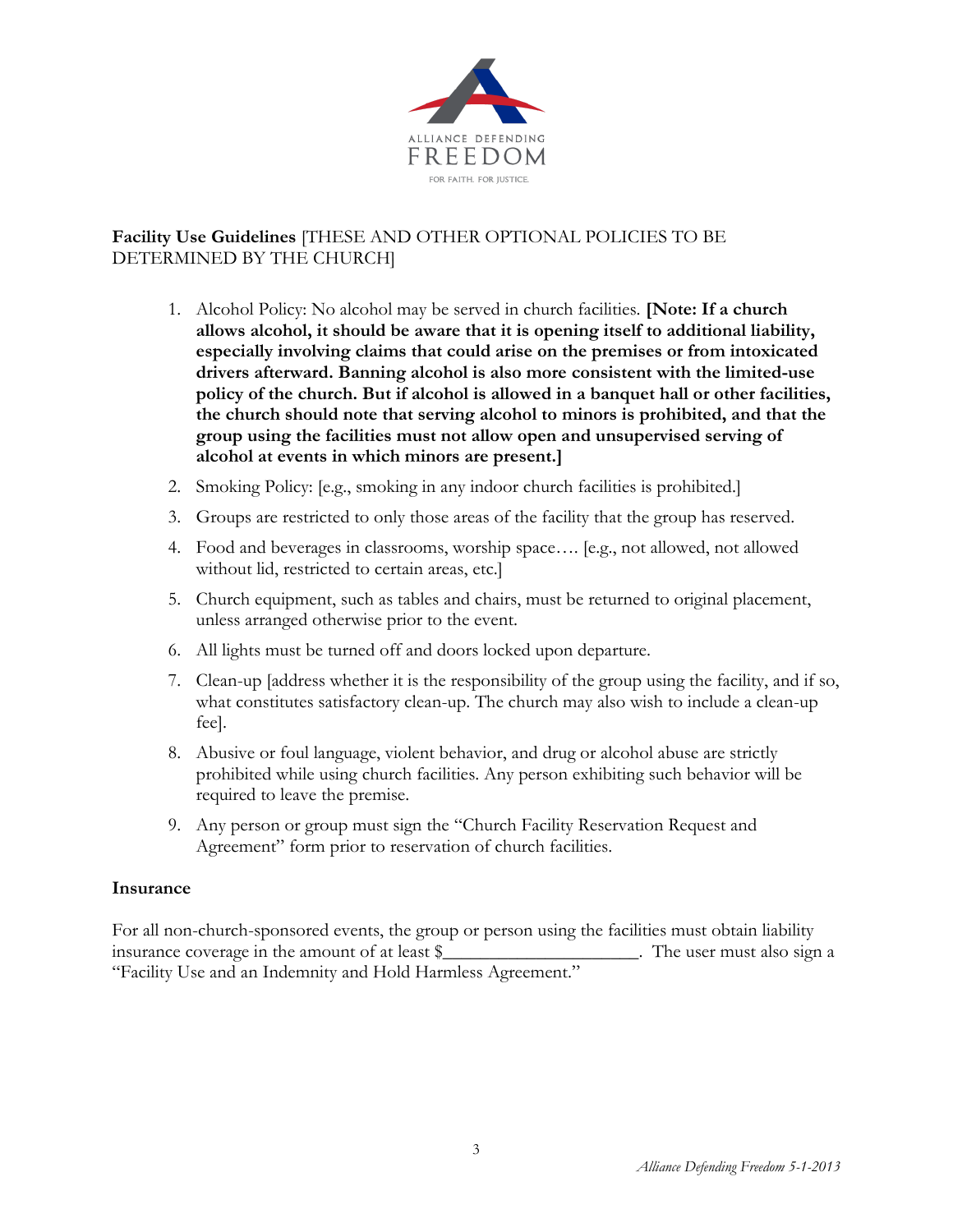

### **Church Facility Reservation Request and Agreement**

Name of person or organization requesting use of facilities:

Please state whether you are a: □Church Member □Church-Sponsored Ministry □Non-Member  $\Box$  Non-Member Group/Organization

Contact Information:

Address:

| Phone Number:  |  |
|----------------|--|
| Email Address: |  |

If the requested use is by an organization not affiliated with the church, please briefly state the organization's purpose and mission:

Please list the names of the organization's office-holders and leaders: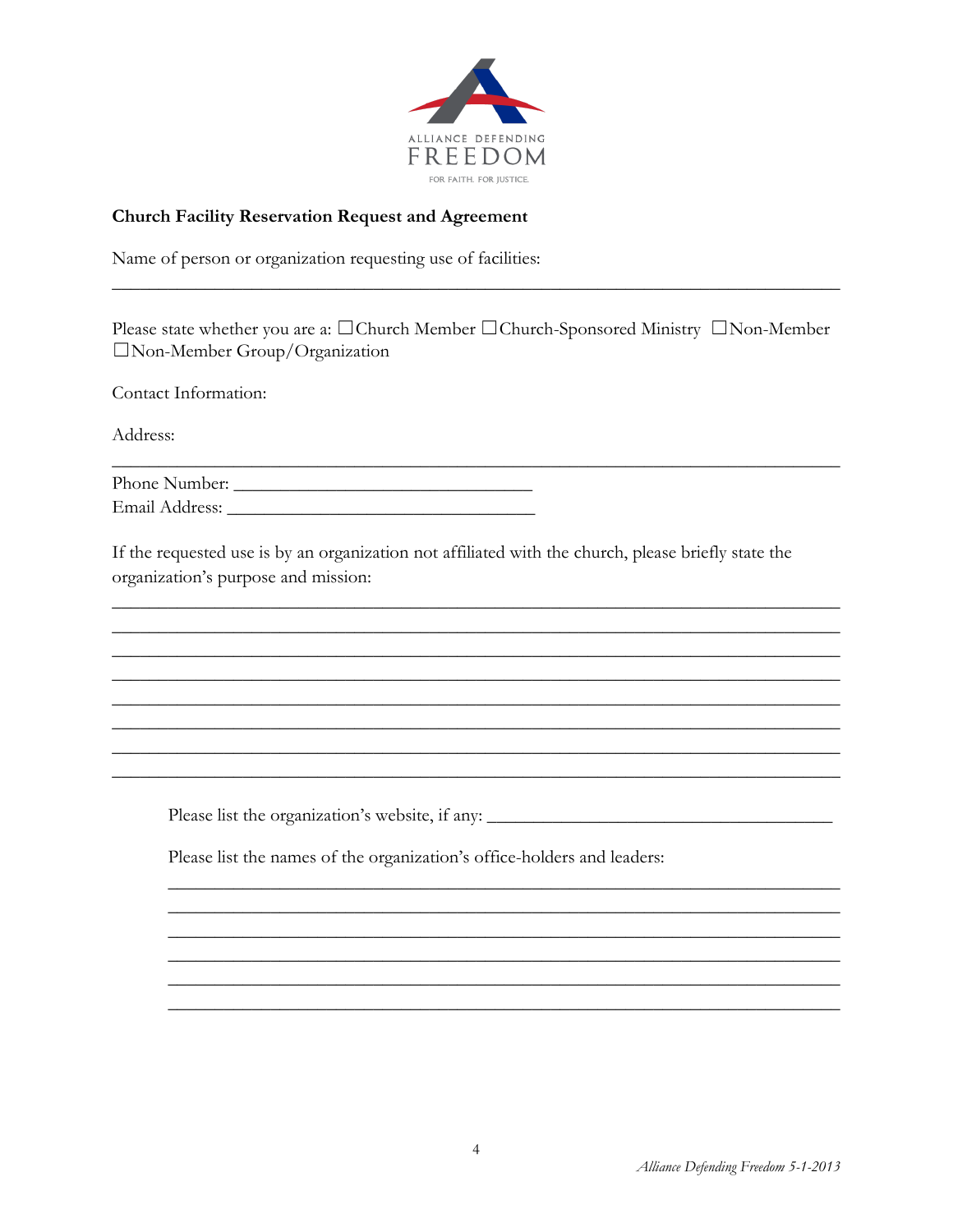

Regardless of type of user, please describe which church facilities you are requesting use of and the purpose for which you intend to use the facilities:

What date(s) and time(s) are you requesting to use the facilities:

If you are requesting use of the church's facilities for a wedding and/or wedding reception, please list the names and contact information of the bride and groom:

Bride:

Groom:

Please list the name, contact information, and religious affiliation of the person officiating the wedding:

\_ \_ \_

Please describe the marriage preparation counseling or training undertaken by the bride and groom: